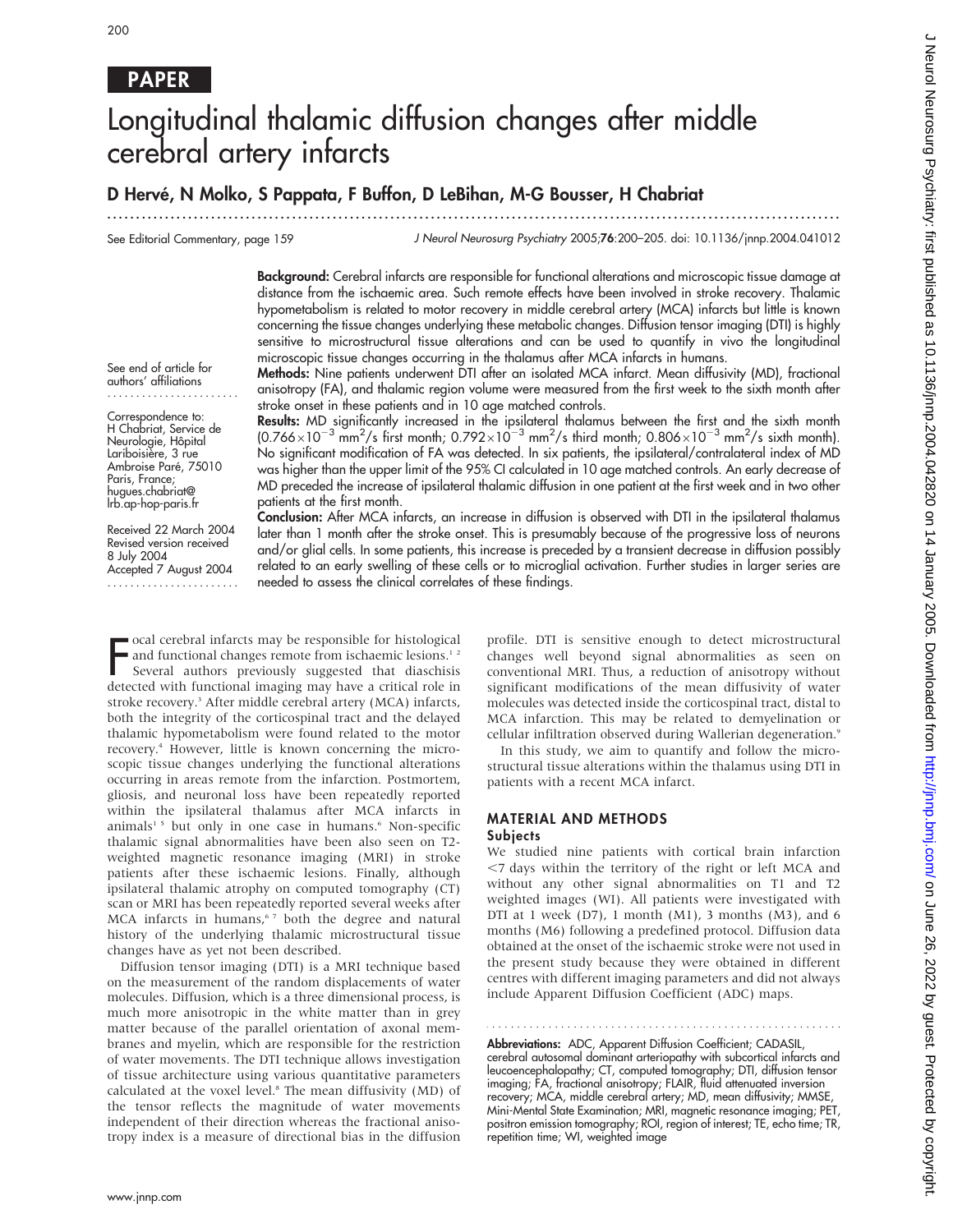Information on demographical characteristics and vascular risk factors were collected in each patient. All subjects had a detailed neurological examination 2 hours before the MRI examination, including an evaluation of cognitive deficit with the Mini-Mental State Examination (MMSE), neurological deficit with the NIH Stroke Scale, and degree of handicap with the Rankin Scale.

Ten healthy volunteers were investigated once using the same MRI protocol during the study period.

An independent institutional ethics committee approved the present study (CCPRB Bicêtre 9724) and informed consent was obtained for each participant.

#### Magnetic resonance imaging

T1-WI, fluid attenuated inversion recovery (FLAIR) imaging, and diffusion WI were acquired with the use of a 1.5 Tesla MRI system (Signa General Electric Medical Systems, USA) equipped with gradient hardware allowing up to 22 mT/m.

T1-WI (inversion recovery) were acquired first in the axial plane with a spoiled gradient echo sequence (124 slices, 1.4 mm thick, repetition time = 10.4 ms, echo time = 2.2 ms, inversion time =  $600 \text{ ms}$ ) and  $24 \times 18 \text{ cm}$  field of view (resolution of  $0.9375\times0.9375\times1.4$  mm).

In each patient, FLAIR images were obtained using the following parameters: 2.8 mm thick, field of view  $24\times24$  cm, resolution of  $0.9375 \times 0.9375$  mm, repetition time (TR) = 10002 ms, echo time (TE) = 148 ms.

Diffusion WI (2.8 mm thick) were obtained with an echo planar imaging sequence (single shot) sensitised to diffusion by application of gradient pulses on either side of the refocusing radio frequency pulse, in the axial plane, at 48 slice locations. For each slice location, T2-WI with no diffusion sensitisation  $(B_0)$ , followed by 5 b values (incremented linearly to a maximum value of 1000 s/mm<sup>2</sup>), were obtained in six non-collinear directions (x, y, z, x-y, x-z, y-z) using one repetition. The field of view was  $24\times24$  cm (resolution of  $1.875 \times 1.875$  mm), echo time = 81.4 ms, and repetition time  $= 2500$  ms.

During the period of data collection, the stability of diffusion measurements was verified on serial phantom studies.

#### Image post-processing

Before the tensor estimation was performed, an unwrapping algorithm was applied to the diffusion weighted data set to correct for distortions related to eddy currents induced by the large diffusion sensitising gradients.<sup>10</sup> After this correction, the diffusion tensor parameters were calculated on a pixel-by-pixel basis. Both the mean diffusivity derived from the Trace of the diffusion tensor ( $MD = Trace$  [D]/3) and the fractional anisotropy index (FA) were used for data analysis in this study. $11$ 

For each exam, a single examiner (DH) delineated a region of interest (ROI) covering the total thalamus on each side. The anatomical boundaries of the thalamus were delineated on each slice. They were first verified simultaneously on coregistered T1- WI. Thereafter, the medial boundaries of the nucleus were checked on each slice using the limits of cerebrospinal fluid of ventricles. The lateral limits were also verified using the FA maps, which are the best showing the medial limits of the internal capsules (fig 1).

In addition, the volume of the thalamus ipsilateral and contralateral to the ischaemic lesion was calculated in all patients for each exam. The final volume of the ischaemic lesion was also obtained on FLAIR images at M3 using the segmentation tool detailed above.

#### Statistical analysis

In controls, in the absence of any significant difference between the right and left thalamus for MD values (mean values:

**Figure 1** Fractional anisotropy (FA) and mean diffusivity (MD) maps after extraction of cerebrospinal fluid in a control subject. The lateral limits of the thalamus were verified using the fractional anisotropy maps, which are the best showing the medial limits of the internal capsules. The medial boundaries were also checked on each slice using the limits of cerebrospinal fluid of ventricles. Final result in a white rectangle. PL, posterior limb of internal capsule; AL, anterior limb of internal capsule; T, thalamus.

 $0.743 \times 10^{-3}$  mm<sup>2</sup>/s and  $0.744 \times 10^{-3}$  mm<sup>2</sup>/s, respectively), we chose to consider only the data obtained in the right thalamus to compare absolute values in patients and controls.

To increase the regional contrasts and reduce the inter-exam variability, asymmetry indices (ipsilateral/contralateral to the ischaemic lesion) of MD values obtained in patients were compared with the right/left indices calculated in controls.

Diffusion parameters obtained at D7 in patients were first compared with those of controls with a two-tailed Student's t test. In the group of patients, absolute values and asymmetry indices of MD obtained during the follow up were analysed using analysis of variance with repeated measures. Post hoc analysis was performed between different time points (D7 v M1, M1  $\nu$  M3, M3  $\nu$  M6, and D7  $\nu$  M6) based on least squares means with Tukey-Kramer correction for multiple testing.

Furthermore, for each parameter, individual data in patients were considered abnormal when they were outside of the 95% confidence interval limits of the mean value obtained in controls.

Finally, association between MD values and clinical scores were assessed using the non-parametric Spearman correlation coefficient.

Values of  $p<0.05$  were considered statistically significant. The statistical analysis was performed with the use of Statview software (Abacus concepts Inc., USA).

#### RESULTS

Among the patients, one had both hypertension and hypercholesterolaemia before admission, three had hypertension only, two were current smokers, and one had an isolated

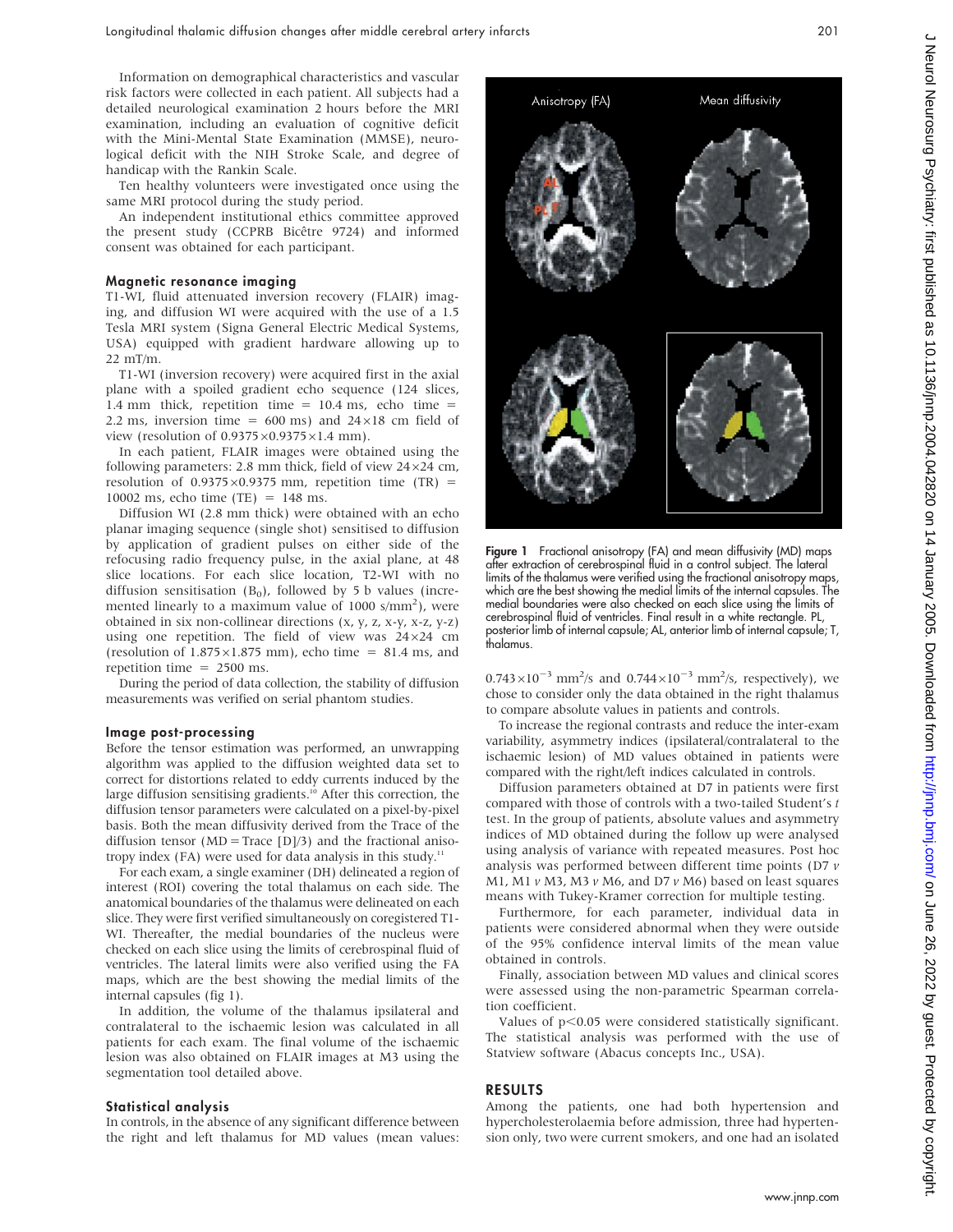

hypercholesterolaemia (Table 1). All patients and controls were right handed. The mean NIHSS score in patient was 5.5 at D7 (range: 2–9). At M6, the averaged Rankin score was 1.62 (range: 1–2) and MMSE score was 26.6 (range: 22–30).

#### Location and volume of MCA infarcts

The volume of ischaemic lesions as measured on FLAIR images at M3 ranged from 5463–102414 mm<sup>3</sup>. The cortical territory of the middle cerebral artery was involved in all subjects. The lesion also affected the deep territory of the MCA in four patients, including the lentiform nucleus  $(n = 4)$ , caudate nucleus  $(n = 1)$ , and internal capsule  $(n = 3)$ . Other details are presented in Table 2.

#### DTI data

Forty five examinations were obtained: 35 in patients and 10 in controls. Only one patient declined to undergo the fourth examination (M6).

At D7, no signal abnormality was detected on T1, T2 weighted, and FLAIR images outside the territory of the MCA. The absolute mean value of MD calculated in the ipsilateral and contralateral thalamus in patients was significantly higher than MD measured in the thalamus in controls: ipsilateral  $0.780 \times 10^{-3}$  mm<sup>2</sup>/s and contralateral  $0.786 \times 10^{-3}$  mm<sup>2</sup>/s v  $0.753 \times 10^{-3}$  mm<sup>2</sup>/s in controls  $(p = 0.02$  and  $p = 0.001$ , respectively). In contrast, MD values in the whole contralateral hemisphere (after anatomic segmentation of the total hemisphere, including white and grey matter) did not differ between the two groups (fig 2).

Analysis of variance showed a significant time effect on MD measured in the ipsilateral ( $p = 0.005$ ) but not in the contralateral thalamus. A significant increase of MD in the ipsilateral thalamus was detected between M1 and M3 and



Figure 2 Comparison of mean diffusivity (MD) values between patients at D7 and controls in the ipsilateral and contralateral thalamus (right thalamus in controls) and in the whole contralateral hemisphere (whole right hemisphere in controls).  $*p<0.05$ ;  $+$ right side in controls.

between M3 and M6 in patients  $(0.766\times10^{-3}$  mm<sup>2</sup>/s at M1;  $0.792 \times 10^{-3}$  mm<sup>2</sup>/s at M3;  $0.806 \times 10^{-3}$  mm<sup>2</sup>/s at M6). On this side, a trend toward a decreased MD was also observed between D7 and M1 that did not reach statistical significance. In contrast, no change of absolute MD values was observed in the thalamus contralateral to the lesion in patients (fig 3). Analysis of variance did not show any significant modification of FA in the ipsilateral as well as in the contralateral thalamus during the follow up (Table 3).

The analysis of thalamic asymmetry indices (I/C) during the follow up provides results identical to those obtained with absolute values. At the individual level, asymmetry indices were largely lower than the 95% confidence interval limits in three patients at D7 (n = 1) or M1 (n = 2) (figs 4 and 5). All of these patients had an ischaemic lesion involving the ipsilateral internal capsule (Table 2). Two patients presented with a small increase of the thalamic asymmetry index for MD at D7 or M1. In contrast, asymmetry indices were significantly increased in six of eight patients at M6. There was a large decrease of the asymmetry indices in patients 2, 4, and 6 at M1 preceding its important increase at M3 and M6.

The asymmetry index of the thalamic volume did not differ between patients and controls at D7  $(1.026 \pm 0.66 \text{ } v)$  $0.963 \pm 0.072$ ). No significant time effect was detected on the whole data for the thalamic volume asymmetry index. However, a trend towards a reduction in the thalamic volume was detected between D7 and M6  $(0.969 \pm 0.074 \text{ } v)$  $0.887 \pm 0.197$ , p = 0.05). The asymmetry index decrease of thalamic volume between D7 and M6 was not correlated to

| <b>Patients</b> | <b>Ischaemic</b> lesion<br>volume $\text{m}^3$ | Infarct location on FLAIR images |                         |                  |                  |                     |                      |                    |
|-----------------|------------------------------------------------|----------------------------------|-------------------------|------------------|------------------|---------------------|----------------------|--------------------|
|                 |                                                | Side                             | <b>Cortical regions</b> |                  |                  | Deep regions        |                      |                    |
|                 |                                                |                                  | Frontal<br>lobe         | Parietal<br>lobe | Temporal<br>lobe | Internal<br>capsule | Lentiform<br>nucleus | Caudate<br>nucleus |
|                 | 40 231                                         | R                                | $+$                     | $+$              |                  |                     |                      |                    |
|                 | 43 992                                         | R                                | $^{+}$                  | $+$              | $+$              | $+^*$               | $+$                  | $^{+}$             |
|                 | 102 414                                        | R                                | $+$                     | $+$              |                  |                     | $+$                  |                    |
|                 | 32 898                                         |                                  | $^{+}$                  | $+$              |                  | $+$                 | $+$                  |                    |
| 5               | 31 31 3                                        | R                                |                         | $+$              |                  |                     |                      |                    |
| O               | 40 773                                         |                                  | $+$                     | $+$              |                  |                     |                      |                    |
|                 | 68 562                                         |                                  |                         | $^{+}$           | $+$              |                     |                      |                    |
| 8               | 22 700                                         |                                  | $+$                     | $+$              |                  | $+$                 | $+$                  |                    |
| 9               | 5463                                           |                                  | $^{+}$                  | $+$              |                  |                     |                      |                    |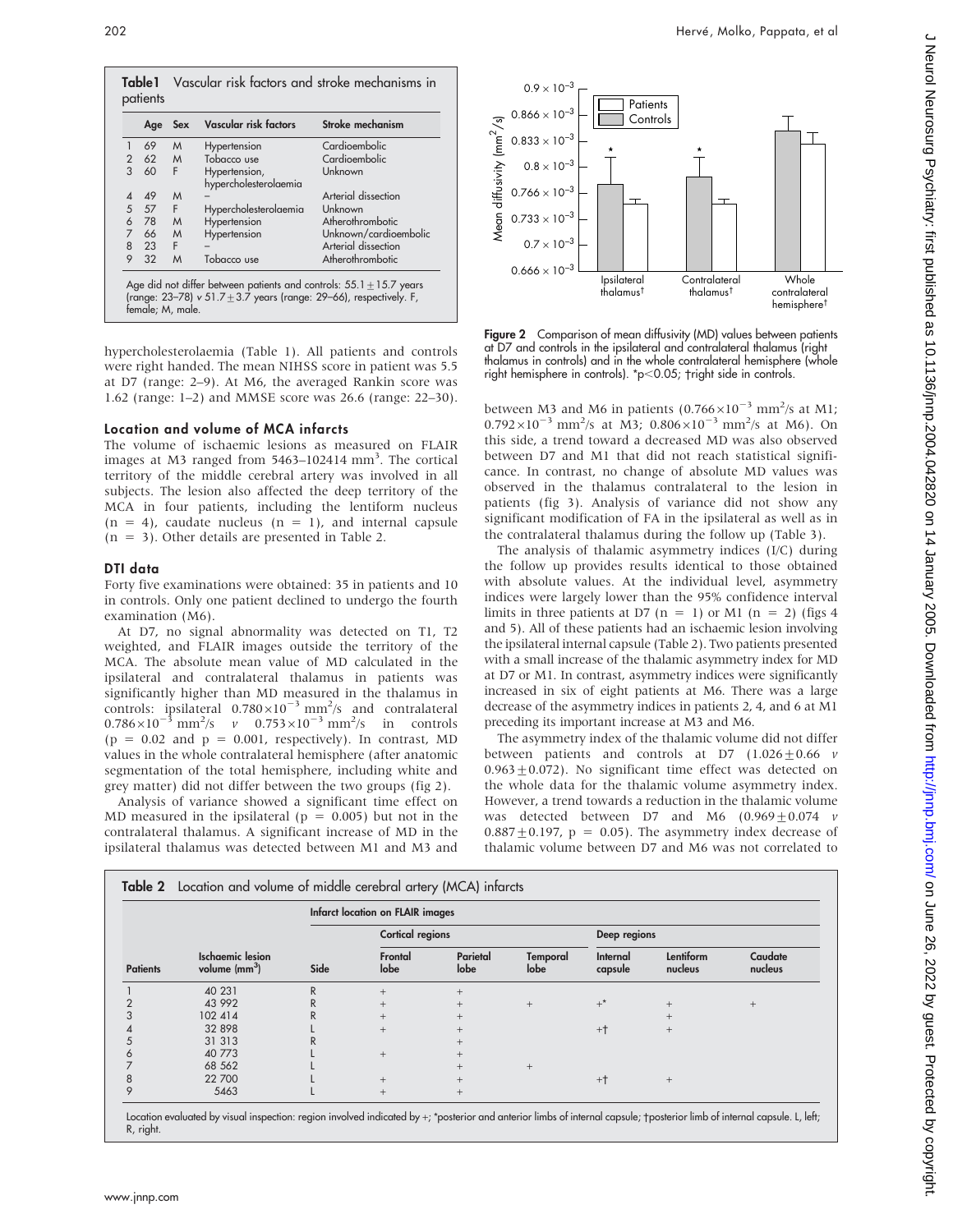

Figure 3 Longitudinal profile of mean diffusivity (MD) in the ipsilateral and contralateral thalamus from D7 to M6 showing the significant modifications detected between the different sessions. \*significant result of paired t tests (Tukey-Kramer correction for multiple testing).

the corresponding increase of asymmetry index for MD during the same period.

The asymmetry index of MD calculated at M6 was not correlated to the NIHSS score obtained at the same time. There was no significant correlation between the increase of Trace (D) asymmetry indices and the variation of the NIHSS score between D7 and M6.

#### **DISCUSSION**

This is the first prospective study using DTI to monitor in vivo' the microstructural changes in the thalamus, remote from a single MCA infarct.

We observed a progressive increase in water diffusion both between M1 and M3 and between M3 and M6 in the thalamus ipsilateral to the ischaemic lesion. The mean increase between M1 and M6 was about 6% in the whole group of patients. This is much higher than the 1.2% variation of MD observed in healthy subjects over the whole brain using the same technique but after a larger delay.<sup>12</sup> At the individual level, the increase of water diffusivity was variable from 0 to  $+14\%$ . These results reflect that the movements of water molecules are less restricted after 3 months in the thalamus. A cumulative loss of cell membranes, the most important barriers for the movement of water, caused by a delayed damage of glial cells or axons, is likely responsible for this finding. Increased diffusion has been already related to the loss of axons and glial cells within the cerebral white matter in leucoaraiosis or in conditions such as cerebral autosomal dominant arteriopathy with subcortical infarcts and leukoencephalopathy (CADASIL).<sup>13</sup> Within the thalamus, a loss of neuron cells has been also reported postmortem by Ogawa et al in one patient 4 months after an acute MCA infarction.<sup>6</sup> In animals, similar data were described by different authors.<sup>15</sup> In the present study, the increase in diffusion was also associated with a trend toward a reduction of the global volume of the ispilateral thalamus, which is suggestive of an important loss of thalamic structural components.

Table 3 Mean values of fractional anisotropy measured in the ipsilateral and contralateral thalamus in patients with MCA infarcts

| Time           | Ipsilateral thalamus<br>mean value $+$ SD | <b>Contralateral thalamus</b><br>mean value $+$ SD |
|----------------|-------------------------------------------|----------------------------------------------------|
| D <sub>7</sub> | $0.354 + 0.027$                           | $0.360 + 0.023$                                    |
| M <sub>1</sub> | $0.355 + 0.030$                           | $0.359 + 0.027$                                    |
| M <sub>3</sub> | $0.366 + 0.027$                           | $0.360 + 0.028$                                    |
| M6             | $0.366 + 0.027$                           | $0.350 + 0.025$                                    |
|                |                                           |                                                    |



Figure 4 Individual longitudinal profiles of thalamic ipsilateral/ contralateral indices of mean diffusivity (MD) from D7 to M6. \*Significant result of paired t tests (Tukey-Kramer correction for multiple testing). The 95% confidence interval of the mean value of the ipsilateral/ contralateral indices calculated in controls is presented in grey. ns, nonsignificant variation;  $#$ , individual patient number.

This progressive atrophy of the ipsilateral thalamus has been repeatedly reported after MCA occlusion using CT scan or  $\text{MRI}$ .6 7

Wallerian degeneration of cortico-thalamic or thalamocortical pathways is probably responsible for the increase in diffusion and atrophy that we observed in the ipsilateral thalamus. The lack of anisotropy changes may be related to the absence of isolated bundles of parallel fibres within the thalamus.<sup>14</sup> In CADASIL patients, Molko et al recently observed that the increase in diffusion measured in the thalamus, presumably related to a similar process, was strongly related to the degree of ischaemic lesions in the white matter.<sup>15</sup> In the present study, we failed to find any significant correlation between the size of the final infarct and thalamic diffusion changes. Our patients presented with MCA infarcts not only of different size but also of variable topography with more or less thalamo-cortical fibres. Interestingly, two patients had no thalamic diffusion changes during the follow up study. One of them had the smallest MCA infarct of this series, the other one had a larger lesion but involving mainly the temporal cortex where thalamo-cortical



Figure 5 FLAIR and mean diffusivity (MD) images obtained in patient 2 who presented the most marked decrease of diffusion in the thalamus at M1. The ischaemic lesion is delineated with white line on FLAIR images and black lines on MD map. Note the asymmetry of diffusion with the transient decrease of MD at M1 in the thalamus ipsilateral to the infarct, which disappeared at M3.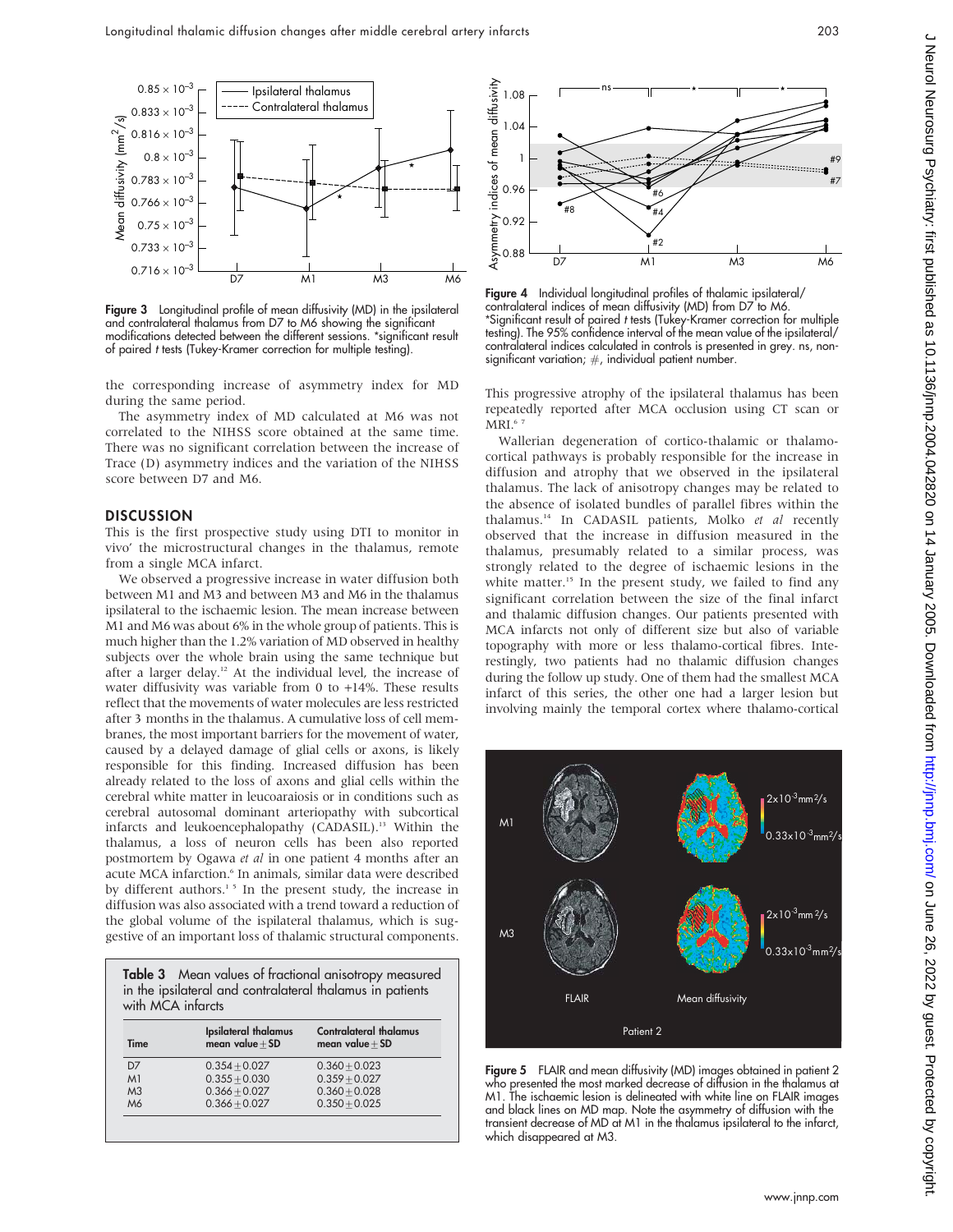fibres are relatively few.<sup>16</sup> In contrast, all three patients with an ischaemic lesion extending into the internal capsule had a very large increase of MD in the ipsilateral thalamus at M6. In animal models of MCA occlusion, neuronal degeneration was restricted to ventroposteromedial thalamus when the ischaemic lesion was limited to the lateral parietal cortex.<sup>5</sup> Degeneration also involved the thalamic reticular nucleus when the infarcted area included the basal ganglia and/or the internal capsule.17 Therefore, it is possible that only the most widespread diffusion changes were detected in the thalamus by our method. Other diffusion imaging techniques, including automatic diffusion segmentation of thalamic nuclei based on the tensor data, appear promising to investigate the regional variations of diffusion within the thalamus.<sup>18</sup>

Another important result of the present study is the detection of a decrease in diffusion in the ipsilateral thalamus in one patient at D7 and in two patients at M1. In all these patients who had a large infarct involving the cortex and the internal capsule, this decrease was transient and preceded a large increase in diffusion at M6. These data cannot be attributed to ischaemic cytotoxic oedema for several reasons: 1) the location of the ischaemic lesions as detected on late FLAIR and T2-WI only concerned the MCA territory and did not involve the thalamus; 2) the delay for the decrease in diffusion observed in these patients was not that observed in cytotoxic oedema. Such a decrease in diffusion has been already reported by Virley et al after MCA occlusion in rats in the ipsilateral thalamus at D7.<sup>19</sup> In a similar animal model, a transient decrease preceding a large increase in diffusion has also been reported within the ipsilateral substantia nigra remote from the ischaemic area.<sup>20</sup> This diffusion decrease was temporally related to the swelling of perivascular feet of astrocytes and neurons in this area and preceded the loss of neurons. Astrocytic and microglial activation and infiltration has already been reported during axonal degeneration in animals<sup>21</sup> and may account for the decreased mobility of water molecules in the ipsilateral thalamus. Positron emission tomography (PET) studies using the [11C]PK11195, a marker of microglial activation, have previously demonstrated an increased fixation of this ligand within the ipsilateral thalamus.<sup>22</sup> Whether the decrease in thalamic diffusion is caused either by the swelling of astrocytes and neurons or by microglial activation increasing the local cellularity, or by both of these phenomena, warrant further investigations. In this series, the largest diffusion decrease was detected in the patients who had their infarct spreading over the internal capsule where thalamic radiations are concentrated.16 This suggests that the number of damaged fibres leaving the ipsilateral thalamus is probably crucial in determining the microstructural modifications underlying the diffusion changes.

The thalamic metabolic activity has been already correlated to the degree of motor recovery in a series of 23 patients investigated with PET and fluoro-deoxy-glucose.4 This metabolic depression reflecting a depression of synaptic activity was thought to result from structural damage of the thalamic connections with the cerebral cortex. In the present study, we found that microstructural damage was present within the ipsilateral thalamus but did not find any significant correlation between the clinical scores and the increase in diffusion measured at the end of our follow up period. The lack of clinical correlation with diffusion changes between D7 and M6 may be related both to the low variance of the clinical scores obtained at this time and to the small size of our sample. In this study, we did neither use extensive neuropsychological batteries to evaluate the cognitive performances nor any specific assessment of motor recovery. Therefore, whether secondary microstructural tissue alterations underlying the thalamic diffusion changes are involved in some cognitive alterations or in the recovery of subtle motor performances will need further studies.

At D7, water diffusion in both thalami was found higher in patients than in controls, but later the kinetics of diffusion changes in the contralateral thalamus differs from that in the ipsilateral thalamus. In the contralateral thalamus, the high MD values were stable between D7, M1, M3, and M6. The lack of increased diffusion in the whole contralateral hemisphere at D7 suggests that the increased water mobility was mainly restricted to the thalamus on this side. Aging, which has previously been reported to increase diffusion in the normal brain, cannot account for this finding because of the very small and non-significant age difference between patients and controls. In the absence of DTI data at the onset of cerebral ischaemia, early effects of the ischaemic insult cannot be ruled out. However, they also appear very unlikely because of the complete stability of diffusion in the contralateral thalamus during the follow up. It was noteworthy that seven out of nine patients in this series had one or several vascular risk factors, including hypertension in four of them. In a model of hypertensive rats, increased diffusion has been already detected in the deep grey matter.<sup>23</sup> Whether these vascular risk factors are responsible for a permanent increase in diffusion caused by microstructural tissue alterations in the thalamus contralateral to the infarcts is therefore an alternative hypothesis.

In conclusion, our study showed that microstructural tissue loss occurred progressively after 1 month in regions remote from cerebral infarcts. This is visible in vivo with DTI not only in the white matter<sup>9</sup> but also in the grey matter remote from the primary insult.

### .....................

Authors' affiliations

D Hervé, M-G Bousser, H Chabriat, The Department of Neurology, CHU Lariboisière, Paris, France

N Molko, S Pappata, INSERM U562, SHFJ-CEA, Orsay, France F Buffon, D LeBihan, H Chabriat, UNAF-IFR 49, SHFJ-CEA, Orsay, France

Competing interests: none declared

#### **REFERENCES**

- 1 Kataoka K, Hayakawa T, Yamada K, et al. Neuronal network disturbance after focal ischemia in rats. Stroke 1989;20:1226–35.
- 2 De Reuck J, Decoo D, Lemahieu I, et al. Ipsilateral thalamic diaschisis after middle cerebral artery infarction. J Neurol Sci 1995;134:130–5.
- 3 Seitz RJ, Azari NP, Knorr U, et al. The role of diaschisis in stroke recovery. Stroke 1999;30:1844–50.
- 4 Binkofski F, Seitz RJ, Arnold S, et al. Thalamic metabolism and corticospinal tract integrity determine motor recovery in stroke. Ann Neurol 1996;39:460–70.
- 5 Lizuka H, Sakatani K, Young W. Neural damage in the rat thalamus after cortical infarcts. Stroke 1990;21:790–4.
- 6 Ogawa T, Yoshida Y, Okudera T, et al. Secondary thalamic degeneration after cerebral infarction in the middle cerebral artery distribution: Evaluation with MR imaging. Radiology 1997;204:255-62.
- 7 Tamura A, Tahira Y, Nagashima H, et al. Thalamic atrophy following cerebral infarction in the territory of the middle cerebral artery. Stroke 1991;22:615–18.
- 8 Le Bihan D, Mangin JF, Poupon C, et al. Diffusion tensor imaging: concepts
- and applications. *J Magn Reson Imaging* 2001;**13**:534–46.<br>9 Werring DJ, Toosy AT, Clark CA, *et al.* Diffusion tensor imaging can detect and quantify corticospinal tract degeneration after stroke. J Neurol Neurosurg Psychiatry 2000;69:269–72.
- 10 Poupon C, Clark CA, Frouin V, et al. Regularization of diffusion-based direction maps for the tracking of brain white matter fascicles. Neuroimage 2000;12:184–95.
- 11 Pierpaoli C, Jezzard P, Basser PJ, et al. Diffusion tensor MR imaging of the human brain. Radiology 1996;201:637–48.
- 12 Molko N, Pappata S, Mangin JF, et al. Monitoring disease progression in CADASIL with diffusion magnetic resonance imaging: a study with whole brain histogram analysis. Stroke 2002 Dec;33(12):2902–8.
- 13 Chabriat H, Pappata S, Poupon C, et al. Clinical severity in cadasil related to ultrastructural damage in white matter: in vivo study with diffusion tensor MRI. Stroke 1999;30:2637–43.
- 14 Pierpaoli C, Barnett A, Pajevic S, et al. Water diffusion changes in wallerian degeneration and their dependence on white-matter architecture. Neuro Image 2001;13:1174–85.